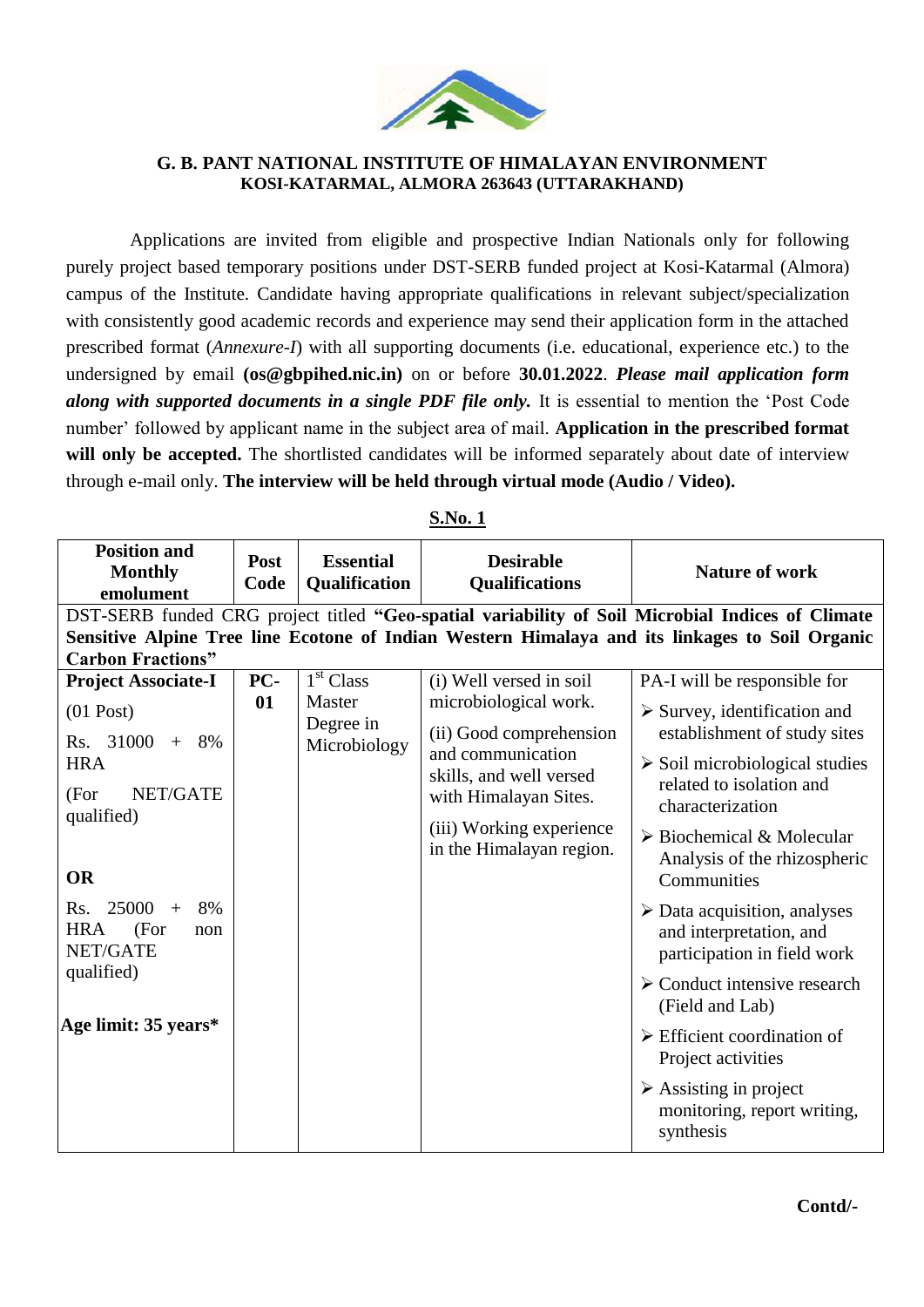| Project<br>PC-                                                                                                | 1 <sup>st</sup> Class Master                                                                   | (i) Preference will be given to                                                                                                                                                                                                                                                                                                    | PA will be responsible for-                                                                                                                                                                                                                                                                                                                                                                                                      |
|---------------------------------------------------------------------------------------------------------------|------------------------------------------------------------------------------------------------|------------------------------------------------------------------------------------------------------------------------------------------------------------------------------------------------------------------------------------------------------------------------------------------------------------------------------------|----------------------------------------------------------------------------------------------------------------------------------------------------------------------------------------------------------------------------------------------------------------------------------------------------------------------------------------------------------------------------------------------------------------------------------|
| 02<br><b>Assistant</b><br>$(01$ Post)<br>Rs. $20,000 + 8\%$<br>HRA as per<br>norms<br>Age limit: 50<br>years* | Degree in<br>Chemical<br>science/Life<br>science/Soil<br>Science/<br>Environmental<br>sciences | the candidates having<br>research experience in soil<br>sampling, soil $&$ plant<br>analysis and application of<br>RS and GIS<br>(ii) Experience of Satellite<br>image processing and<br>handling of statistical<br>software<br>(iii) Strong foundation in<br>analytical/statistical skills<br>(e.g., SPSS, MATLAB, R,<br>$etc.$ ) | $\triangleright$ Assist PIs/PA-I in field<br>data collection, soil<br>analysis and<br>maintenance of<br>accessions<br>$\triangleright$ Physicochemical and<br>enzyme analysis of soil,<br>and $C & N$ pool<br>fractionation study<br>$\triangleright$ Geo-spatial mapping of<br>the soil indices of tree<br>line ecotone<br>$\triangleright$ Any other<br>scientific/technical jobs<br>that may be assigned<br>from time to time |

\*Relaxation in upper age limit for SC/ST/OBC/Women/Physically handicapped candidates as per rules.

**Office Superintendent** 

# **S.No. 2**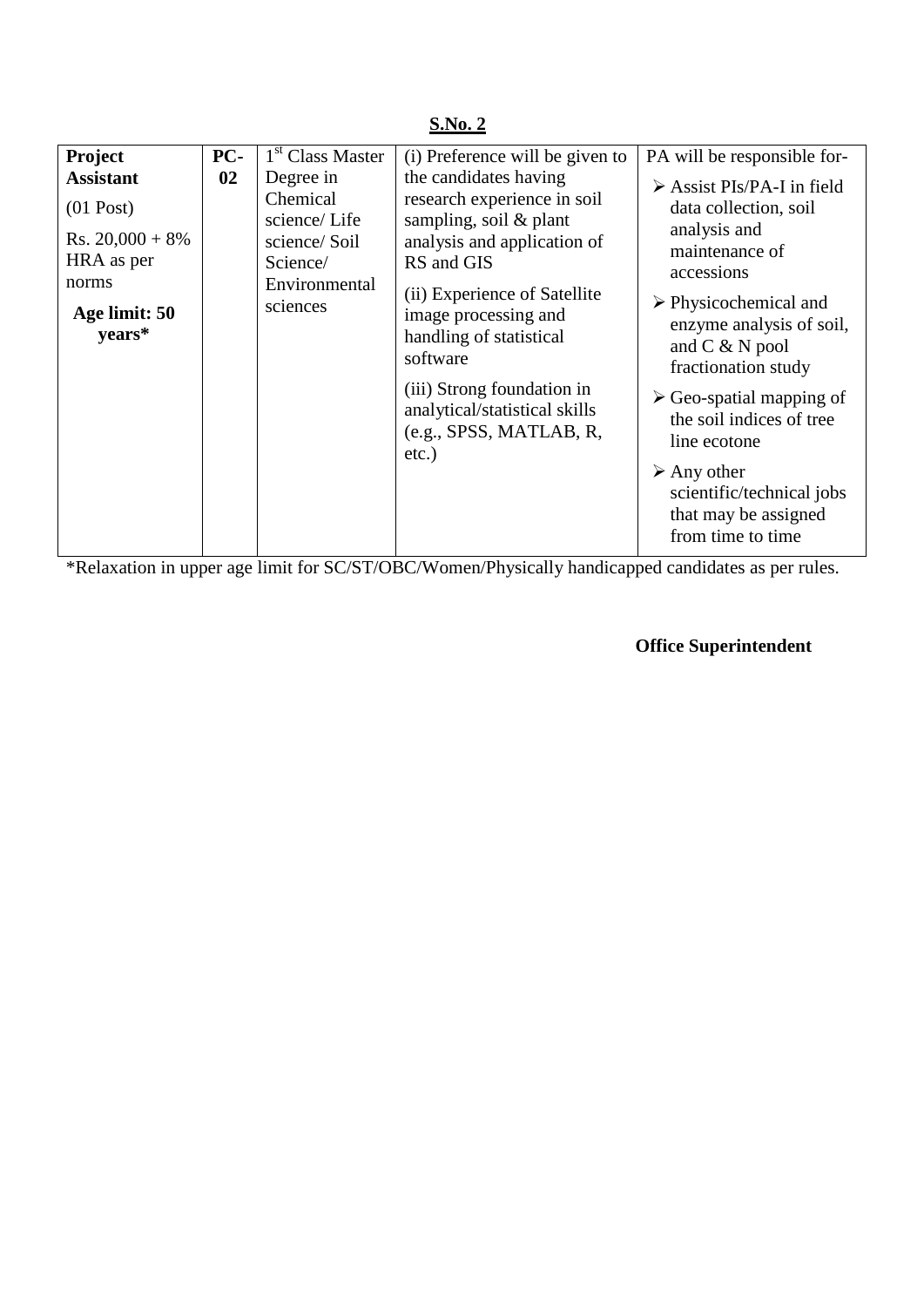#### **Annexure-1**

# **G B Pant National Institute of Himalayan Environment Kosi-Katarmal, Almora-263643, Uttarakhand**

# **APPLICATION FORM**

| <b>Please use BLOCK LETTERS:</b> |  |
|----------------------------------|--|
|                                  |  |
|                                  |  |
|                                  |  |
|                                  |  |
|                                  |  |
|                                  |  |
|                                  |  |
|                                  |  |
|                                  |  |
|                                  |  |
|                                  |  |
|                                  |  |
|                                  |  |
|                                  |  |

8.\* Do you belong to: (a) Scheduled Caste- Yes/No (b) Scheduled Tribe - Yes/No (c) OBC - Yes/ No

| Degree/ | Subject | Percentage of | Name of           | Duration  | Month & year |
|---------|---------|---------------|-------------------|-----------|--------------|
| Diploma |         | Marks or      | Univ./Institution | of Course | of passing   |
|         |         | Grade         |                   |           |              |
|         |         |               |                   |           |              |
|         |         |               |                   |           |              |
|         |         |               |                   |           |              |
|         |         |               |                   |           |              |
|         |         |               |                   |           |              |

9a. Academic and Professional qualifications (from High School onwards): Attach self-attested certificate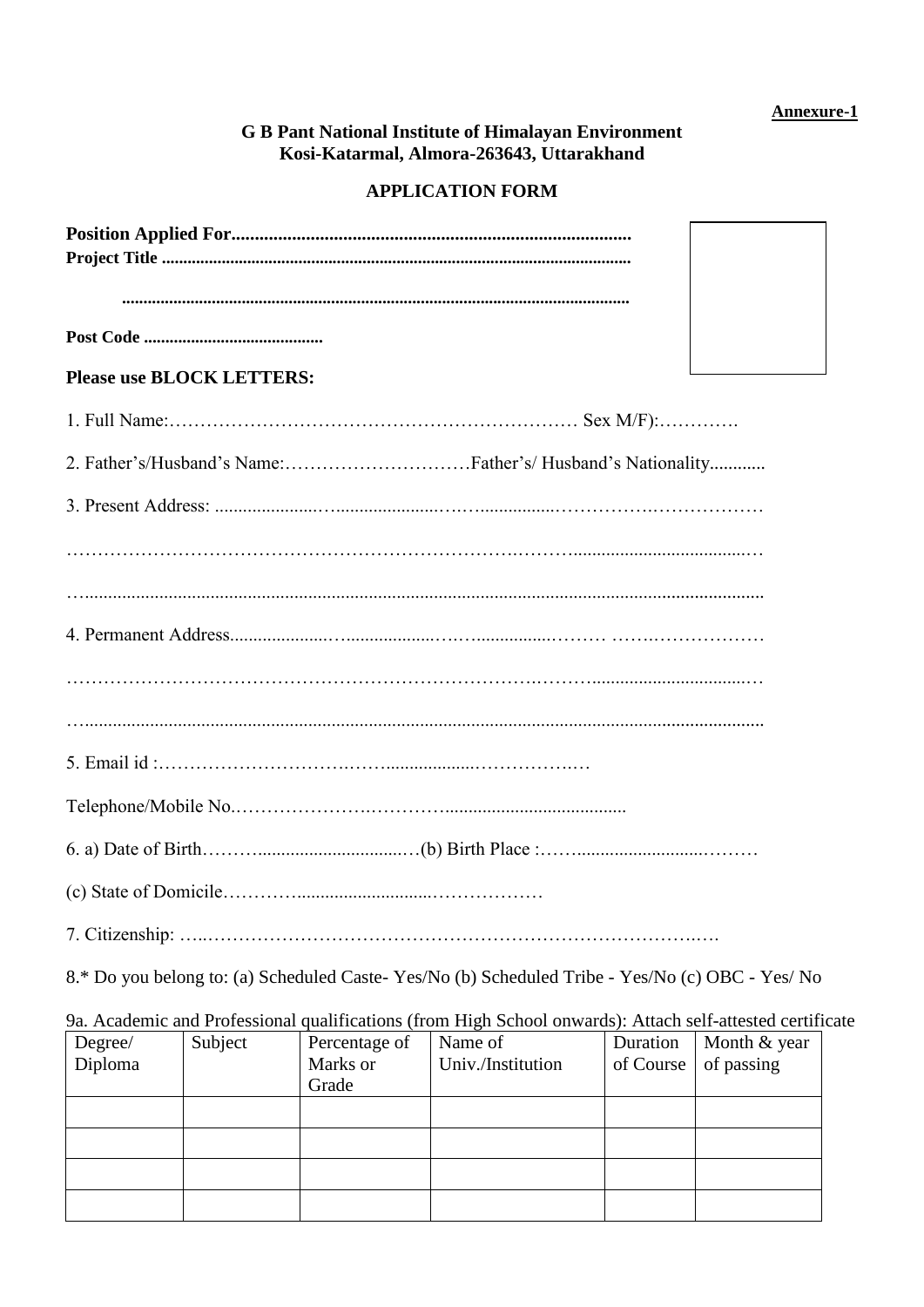9. (b) If PhD degree not awarded, please give whichever applicable :

Date of thesis Submission……………………….

Likely date of submission: ……………………..

10. Title of PhD Thesis …………………………………………………………………….....

..................................…………………………………………………………………………

…………………………………………………………………………………………………

11. Specializations, in terms of Broad Area of Specialization and Exact Area of Specialization:

| (a) Subject | (b) Broad Area of Specialization | <b>Exact Area of Specialization</b> |  |
|-------------|----------------------------------|-------------------------------------|--|
|             |                                  |                                     |  |

# 12. Publications and Patents: **(Please attach list of publications in SCI journals with full references and corresponding with those in the list) (If available)**

(a) No. of Papers (i) Published………………………..(ii) Accepted……………………..…..

(b) No. of Books published………………..............

(c) No. of patents: (i) Filed :……...........................……..(ii) Granted:………........................…

13. Prizes, Honours, Awards, Distinctions, if any:……………………..........…………………

………………………………………………………............................................................…

### 14. Experience held: (Please attached copy of experience certificate)

| $\overline{\phantom{a}}$<br>Position | $\sim$<br>Name of the<br>organization/<br>agency | $\overline{\phantom{a}}$<br>$\mathbf{r}$<br>Dates |           | $\overline{\phantom{a}}$<br>Pay/wages | Nature of duties |
|--------------------------------------|--------------------------------------------------|---------------------------------------------------|-----------|---------------------------------------|------------------|
|                                      |                                                  | From                                              | <b>To</b> |                                       |                  |
|                                      |                                                  |                                                   |           |                                       |                  |
|                                      |                                                  |                                                   |           |                                       |                  |
|                                      |                                                  |                                                   |           |                                       |                  |
|                                      |                                                  |                                                   |           |                                       |                  |
|                                      |                                                  |                                                   |           |                                       |                  |
|                                      |                                                  |                                                   |           |                                       |                  |
|                                      |                                                  |                                                   |           |                                       |                  |
|                                      |                                                  |                                                   |           |                                       |                  |